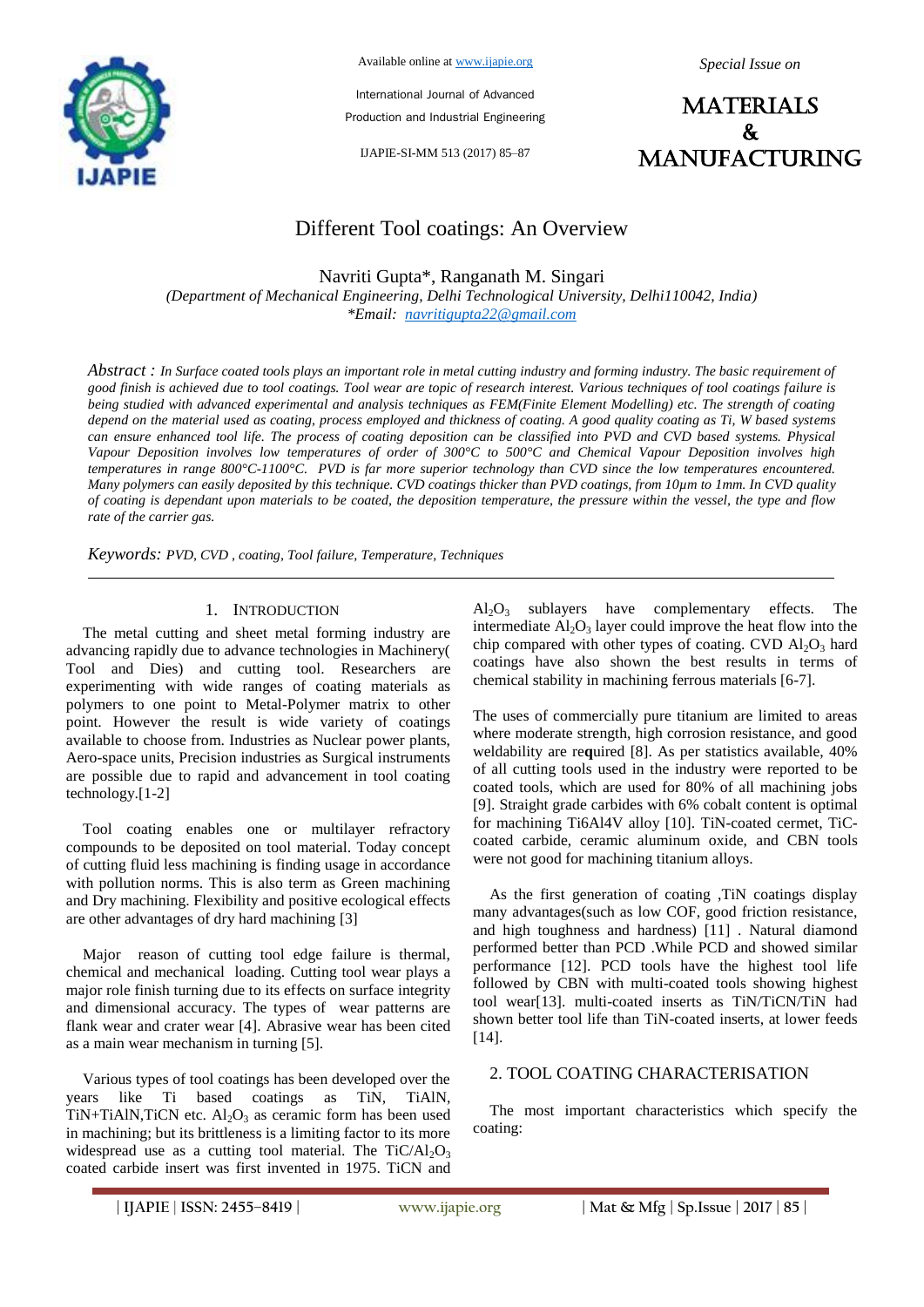#### *2.1.Thickness:*

In most of coatings the thickness is between  $0.2 \mu m$  -2  $\mu m$ . It can be measured with help of CaloTester .

In Calo Tester a hardened steel sphere with a known and fixed diameter rolls on the surface for some seconds depending on coating thickness (for example 20 seconds for thickness in between 0.1 µm and 5 µm). The pressure on the substrate generates artificial superficial craters. Then, through optical microscope it is possible to measure crater depth and diameters.



Figure 1: Calo Tester

#### *2.2. Wear Coefficient:*

A low wear coefficient is necessary in various applications as molding, forming, tools, automotive etc. Wear coefficient quantifies substrate wear caused by mechanical brushing. "Tribometer" is used to check Wear. Samples roll against a metal tester sphere. It is important to calibrate right forces, rotation speed and sphere diameter. Instrument measure normal and lateral forces in order to calculate wear coefficient.

## *2.3. Roughness:*

It measures surface quality and surface texture.

#### *2.4.Adherence:*

It is important to achieve high adhesion to the substrate so as to get thick coating system.



A resistant Rockwell Tester is used.

#### *2.5. Hardness:*

It is a parameter to define plastic deformation. Important thin film characteristics are surface hardness and elastic module. A lab tester, called "Nano indentation tester" is used to perform test. During test, a normal force is applied with different intensity. Then the relation between forces and tester depth defines mechanical characteristics, like hardness and elastic module.

#### *2.6. Corrosion Resistance:*

Corrosion is the cause of performances reduction during product life. The corrosion behaviour of different coatings are based on climate and ambient conditions of use. Oxidation, reduction, spots, blisters etc fall into this category.

# 3. RESULTS AND CONCLUSIONS

Various coatings are available in market today. But selection of coating remains a tedious task as cost and other considerations have to be made judiciously.

However on basis of various selection parameters as metal to be machined, cutting conditions, type of finish required, type of machining required, area of application etc will determine type of coating to be selected. For example

- 1. Titanium-based alloys are classified as difficult to machine materials as they cause high tool wear.
- 2. Multi-layer thermal barrier coatings with improved surface properties, in terms of reactivity with titanium that could be used effectively in the industry for machining titaniumbased alloys[15].
- 3. The  $Al_2O_3$  + TiO<sub>2</sub>, in which the TiO<sub>2</sub> plays a lubricating effect and the  $Al_2O_3$  provides wear resistance and oxidation resistance at high temperatures.[16]

## REFERENCES

[1] Wallbank, J., "Development in tool materials", Proceedings of the Second International Conference on Behaviour of Materials in Machining, York, UK, November 14-15, 1991.

[2] Auezhan .A, Tsukasa W. Ryo T, Shinya. "Fretting wear and fracture behaviors of Cr-doped and non-doped DLC alloy by unbalanced magnetron sputtering". Tribology International; 2013, p. 49–57.

[3] H.K. Tonshoff, C. Arend, R. Ben Amor," Cutting of hardened steel", Ann. ClRP 49 (2):(2000) 547-566.

[4] G. Poulachon, A. Alberta, M. Schluraff, I.S. Jawahir, "An experimental investigation of work material microstructure effects on white layer formation in PCBN hard turning". Int. J. Mach. Tools Manuf. 45 (2005) 211–218.

[5] J.A. Arsecularatne, L.C. Zhang, C. Montross," Wear and tool life of tungsten carbide, PCBN, PCD cutting tools", Int. J. Mach. Tools Manuf. 46 (2006) 482–491.

[6] O. Van Der Biest, J. Vleugels, "Prospective on the development" of ceramic composites for cutting tool applications", Key Eng. Mater. 206–213 (2002) 955–960.